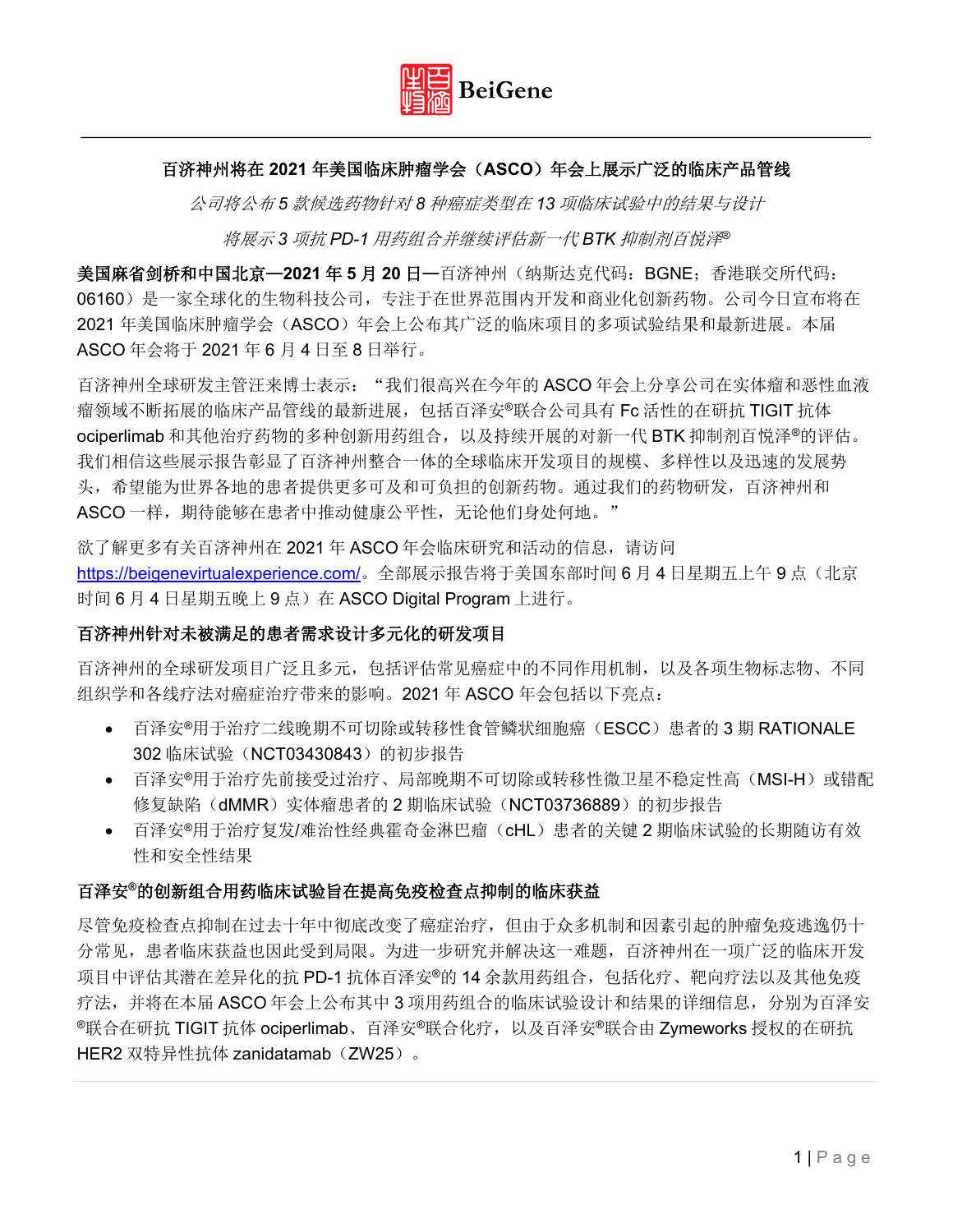

### 继续开展对新一代 **BTK** 抑制剂百悦泽**®**的评估

尽管 BTK 抑制剂已逐渐成为 B 细胞恶性肿瘤的一项标准治疗, 但并非在所有患者中都能产生缓解, 同时不 良事件是终止治疗最常见的原因。与第一代 BTK 抑制剂相比,百济神州的新一代 BTK 抑制剂百悦泽® (泽 布替尼)的设计旨在最大化靶向占有率,同时避免脱靶结合,从而提高疗效并降低副作用。

本届 ASCO 年会摘要将公布百悦泽®用于治疗先前接受过治疗且对其他 BTK 抑制剂不耐受的 B 细胞恶性肿 瘤患者的 2 期临床试验(NCT04116437)最新数据。在 2020 年 12 月举行的第 62 届美国血液学会 (ASH) 年会上,百济神州在一项海报展示中公布了截至先前数据截点的试验结果,患者先前接受过其他 BTK 抑制剂(伊布替尼和/或阿卡替尼)治疗后经历的多数不良事件在接受百悦泽®治疗后没有复发;同时 相比较之前的疗法,绝大多数患者的缓解得以维持或提高。该试验的最新进展将在即将到来的 2021 年欧

洲血液学协会(EHA2021)线上年会上公布。

百济神州最近公布了百悦泽®对比伊布替尼用于治疗成年复发或难治性(R/R)慢性淋巴细胞白血病 (CLL)或小淋巴细胞淋巴瘤(SLL)患者的 ALPINE 3 期临床试验在中期分析中获[得积极结果。](https://ir.beigene.com/static-files/64a2bdf3-bdba-4318-b7e5-48ffb3e05f4d)与伊布替 尼相比,经研究者评估,百悦泽®达到客观缓解率(ORR)优效性;经研究者和独立审评委员会(IRC)评 估,百悦泽®达到 ORR 非劣效。截至中期分析数据截点,尽管该试验次要终点无进展生存期(PFS)相关 数据尚未成熟,然而,PFS 的描述性总结数据显示了有利于百悦泽®的早期趋势。此外,与伊布替尼相 比,百悦泽®在患者中引起心房颤动或扑动事件的风险降低。总体而言,百悦泽®安全性与先前在其临床开 发项目中观察到的数据相符。

| 报告编号 # | 报告标题                                                                                                                                                                                                                                                                                  | 分会场                                                                                                                                                            | 时间                                                          | 报告者                        |
|--------|---------------------------------------------------------------------------------------------------------------------------------------------------------------------------------------------------------------------------------------------------------------------------------------|----------------------------------------------------------------------------------------------------------------------------------------------------------------|-------------------------------------------------------------|----------------------------|
| 4012   | RATIONALE 302: Randomized,<br>Phase 3 study of tislelizumab<br>vs chemotherapy as second-<br>line treatment for advanced<br>unresectable/metastatic<br>esophageal squamous cell<br>carcinoma.<br>RATIONALE 302: 百泽安 <sup>®</sup> 对比<br>化疗用于二线治疗晚期不可切除<br>/转移性食管鳞状细胞癌患者的<br>随机 3 期临床研究 | <b>Poster Discussion</b><br>Session,<br>Gastrointestinal<br>Cancer—<br>Gastroesophageal,<br>Pancreatic, and<br>Hepatobiliary<br>海报研讨分会,胃肠<br>道癌——胃食管、胰<br>腺和肝胆 | 北京时间 6<br>月4日星期<br>五晚上9点<br>(美国东部<br>时间6月4<br>日星期五上<br>午9点) | 北京大学肿瘤医<br>院, 沈琳, 医学博<br>士 |
| 9102   | RATIONALE-307: Tislelizumab                                                                                                                                                                                                                                                           | Lung Cancer-Non-                                                                                                                                               | 北京时间 6                                                      | 中国医学科学院北                   |

### 百济神州 **2021** 年 **ASCO** 年会展示报告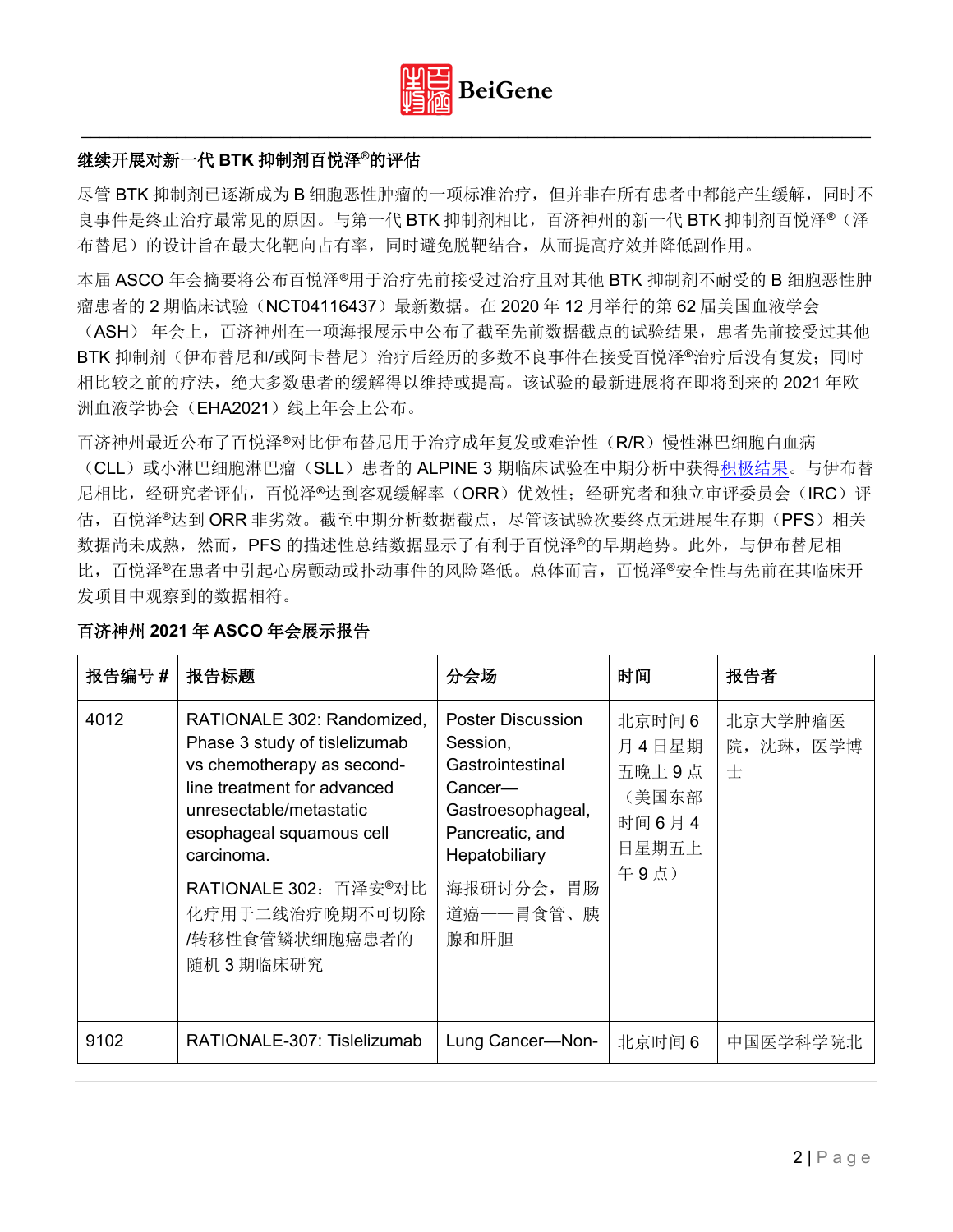

|      | plus chemotherapy versus<br>chemotherapy alone as first-line<br>treatment for advanced<br>squamous NSCLC in patients<br>aged $\geq 65$ .<br>RATIONALE 307: 百泽安 <sup>®</sup> 联合<br>化疗对比单纯化疗用于一线治疗<br>65 岁及以上的晚期鳞状 NSCLC<br>患者                                                                             | Small Cell<br>Metastatic<br>肺癌——非小细胞转<br>移                            | 月4日星期<br>五晚上9点<br>(美国东部<br>时间6月4<br>日星期五上<br>午9点)          | 京协和医学院, 王<br>洁医学博士                     |
|------|----------------------------------------------------------------------------------------------------------------------------------------------------------------------------------------------------------------------------------------------------------------------------------------------------------|-----------------------------------------------------------------------|------------------------------------------------------------|----------------------------------------|
| 2569 | A Phase 2 study of tislelizumab<br>monotherapy in patients with<br>previously treated, locally<br>advanced unresectable or<br>metastatic microsatellite<br>instability-high/mismatch repair<br>deficient solid tumors.<br>一项百泽安®作为单药用于治疗<br>先前接受过治疗的局部晚期不可<br>切除或转移性微卫星不稳定性高<br>/错配修复缺陷的实体瘤患者的2<br>期临床研究 | Developmental<br>Therapeutics-<br>Immunotherapy<br>发展疗法——免疫疗<br>法     | 北京时间6<br>月4日星期<br>五晚上9点<br>(美国东部<br>时间6月4<br>日星期五上<br>午9点) | 北京肿瘤医院, 李<br>健医学博士                     |
| 9069 | The Effects of Tislelizumab<br>Treatment on the Health-<br>Related Quality of Life of<br>Non-Small Cell Lung Cancer<br>Patients Who Progressed on a<br><b>Prior Platinum-Containing</b><br>Regimen.<br>百泽安®治疗对先前接受过含铂<br>药物治疗的非小细胞肺癌患者健<br>康相关生活质量的影响                                                    | Lung Cancer-Non-<br><b>Small Cell</b><br>Metastatic<br>肺癌——非小细胞转<br>移 | 北京时间6<br>月4日星期<br>五晚上9点<br>(美国东部<br>时间6月4<br>日星期五上<br>午9点) | 上海市肺科医院,<br>同济大学医学院,<br>周彩存医学博士、<br>博士 |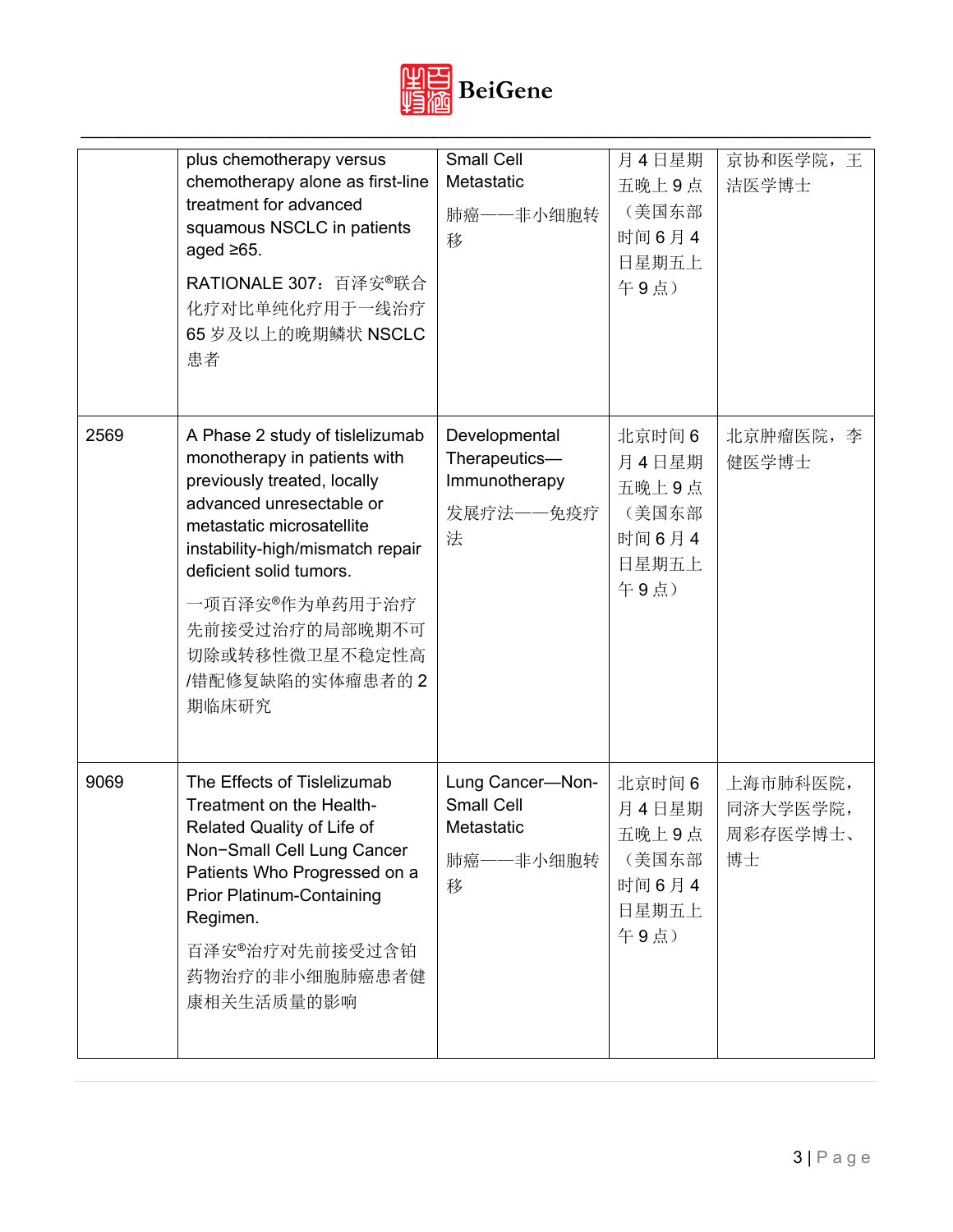

| 3109 | PARALLEL 303: Phase 2<br>randomized study of pamiparib<br>vs placebo as maintenance<br>therapy in patients (pts) with<br>inoperable locally advanced or<br>metastatic gastric cancer that<br>responded to platinum-based<br>first-line (1L) chemotherapy.<br>PARALLEL 303: 百汇泽®对比<br>安慰剂对铂类一线化疗响应的无<br>法手术的局部晚期或转移性胃癌<br>患者维持治疗的2期随机临床研<br>究 | Developmental<br>Therapeutics-<br>Molecularly<br><b>Targeted Agents</b><br>and Tumor Biology<br>发展疗法——分子靶<br>向药物和肿瘤生物学 | 北京时间6<br>月4日星期<br>五晚上9点<br>(美国东部<br>时间6月4<br>日星期五上<br>午9点)  | 意大利那不勒斯第<br>二大学,<br>Fortunato<br>Ciardiello 医学博<br>士、博士 |
|------|----------------------------------------------------------------------------------------------------------------------------------------------------------------------------------------------------------------------------------------------------------------------------------------------------------------------------------------------|------------------------------------------------------------------------------------------------------------------------|-------------------------------------------------------------|---------------------------------------------------------|
| 1087 | A Phase 2 study of pamiparib in<br>the treatment of patients with<br>locally advanced or metastatic<br>HER2-negative breast cancer<br>with germline BRCA mutation.<br>一项百汇泽®用于治疗胚系<br>BRCA 突变的局部晚期或转移性<br>HER2 阴性乳腺癌患者的 2 期临<br>床研究                                                                                                          | <b>Breast Cancer-</b><br>Metastatic<br>乳腺癌——转移性                                                                        | 北京时间 6<br>月4日星期<br>五晚上9点<br>(美国东部<br>时间6月4<br>日星期五上<br>午9点) | 辽宁省肿瘤医院研<br>究所, 孙涛医学博<br>士                              |
| 2583 | AdvanTIG-105: Phase 1 dose-<br>escalation study of anti-TIGIT<br>monoclonal antibody<br>ociperlimab (BGB-A1217) in<br>combination with tislelizumab in<br>patients with advanced solid<br>tumors.<br>AdvanTIG-105: 一项抗 TIGIT<br>单克隆抗体 ociperlimab (BGB-<br>A1217) 联合百泽安®用于治疗<br>晚期实体瘤患者的1期剂量递增<br>临床研究                                       | Developmental<br>Therapeutics-<br>Immunotherapy<br>发展疗法——免疫疗<br>法                                                      | 北京时间6<br>月4日星期<br>五晚上9点<br>(美国东部<br>时间6月4<br>日星期五上<br>午9点)  | 澳大利亚莫纳什大<br>学医学与健康科学<br>学院, Sophia<br>Frentzas 医学博士     |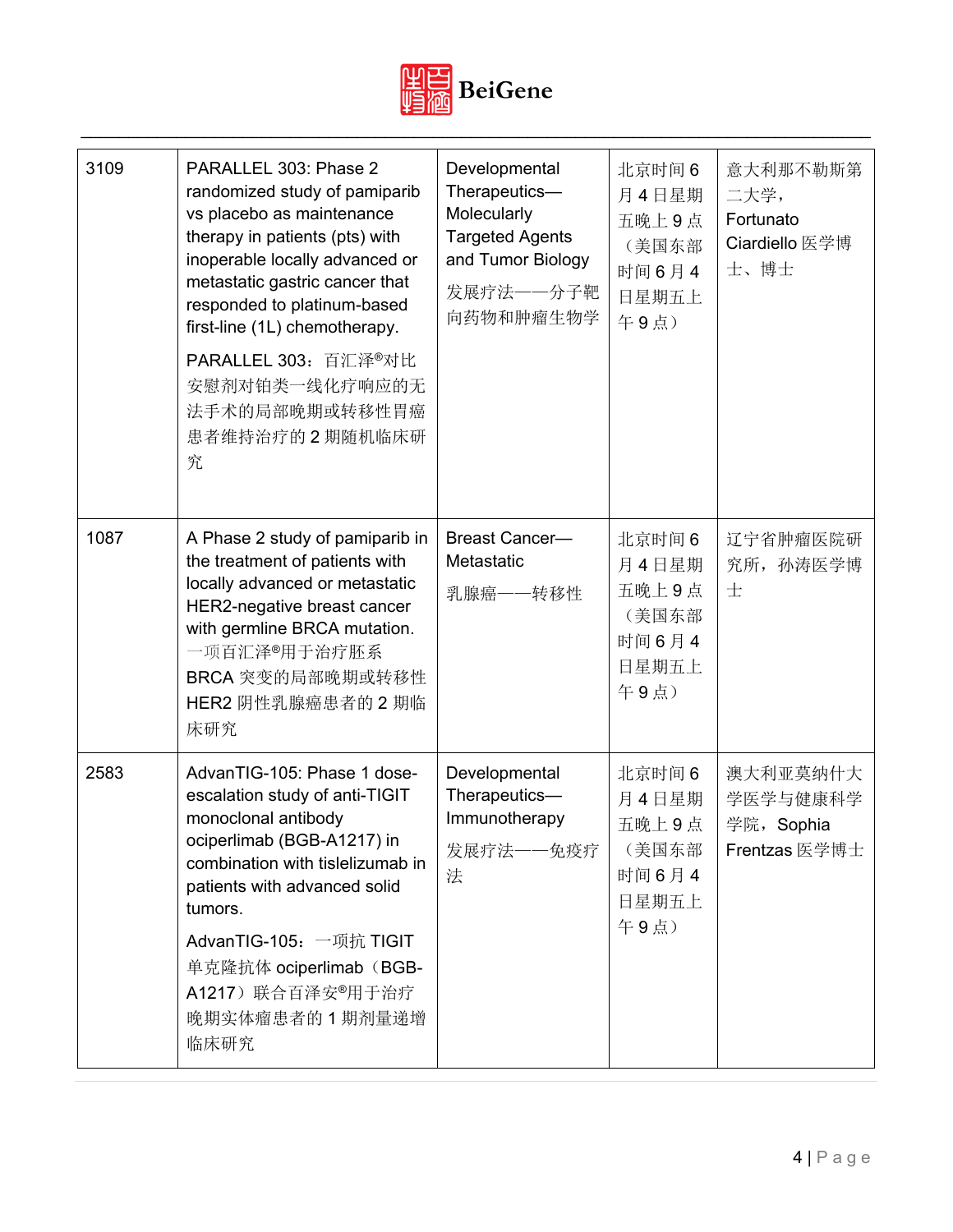

| <b>TPS5595</b> | AdvanTIG-202: A Phase 2<br>study investigating anti-TIGIT<br>monoclonal antibody<br>ociperlimab plus anti-PD-1<br>monoclonal antibody<br>tislelizumab in patients with<br>previously treated recurrent or<br>metastatic cervical cancer.<br>AdvanTIG-202: 一项在研抗<br>TIGIT 单克隆抗体 ociperlimab<br>联合百泽安 <sup>®</sup> 用于治疗先前接受<br>过治疗的复发性或转移性宫颈癌<br>患者的2期临床研究                                                             | <b>Gynecologic Cancer</b><br>妇科癌症                                                                           | 北京时间 6<br>月4日星期<br>五晚上9点<br>(美国东部<br>时间6月4<br>日星期五上<br>午9点) | 中国医学科学院吴<br>令英医学博士、博<br>士                       |
|----------------|----------------------------------------------------------------------------------------------------------------------------------------------------------------------------------------------------------------------------------------------------------------------------------------------------------------------------------------------------------------------------------------------------------------------|-------------------------------------------------------------------------------------------------------------|-------------------------------------------------------------|-------------------------------------------------|
| <b>TPS4150</b> | AdvanTIG-203: A randomized<br>Phase 2 study comparing anti-<br>TIGIT ociperlimab plus<br>tislelizumab vs tislelizumab plus<br>placebo as second-line<br>treatment in patients with<br>advanced or recurrent<br>esophageal squamous cell<br>carcinoma expressing<br>programmed death-ligand 1<br>AdvanTIG-203: 一项抗 TIGIT<br>抗体 ociperlimab 联合百泽安®对<br>比百泽安®联合安慰剂用于二线<br>治疗晚期或复发程序性死亡受体<br>1 表达的食管鳞状细胞癌患者的<br>随机二期临床研究 | Gastrointestinal<br>Cancer-<br>Gastroesophageal,<br>Pancreatic, and<br>Hepatobiliary<br>胃肠道癌——胃食<br>管、胰腺和肝胆 | 北京时间 6<br>月4日星期<br>五晚上9点<br>(美国东部<br>时间6月4<br>日星期五上<br>午9点) | 中山大学肿瘤防治<br>中心, 徐瑞华医学<br>博士、博士                  |
| <b>TPS9128</b> | AdvanTIG-302: Anti-TIGIT<br>monoclonal antibody<br>ociperlimab plus tislelizumab vs<br>pembrolizumab in programmed                                                                                                                                                                                                                                                                                                   | Lung Cancer-Non-<br><b>Small Cell</b><br>Metastatic                                                         | 北京时间6<br>月4日星期<br>五晚上9点                                     | AdventHealth 癌<br>症研究所, Mark<br>A. Socinski 医学博 |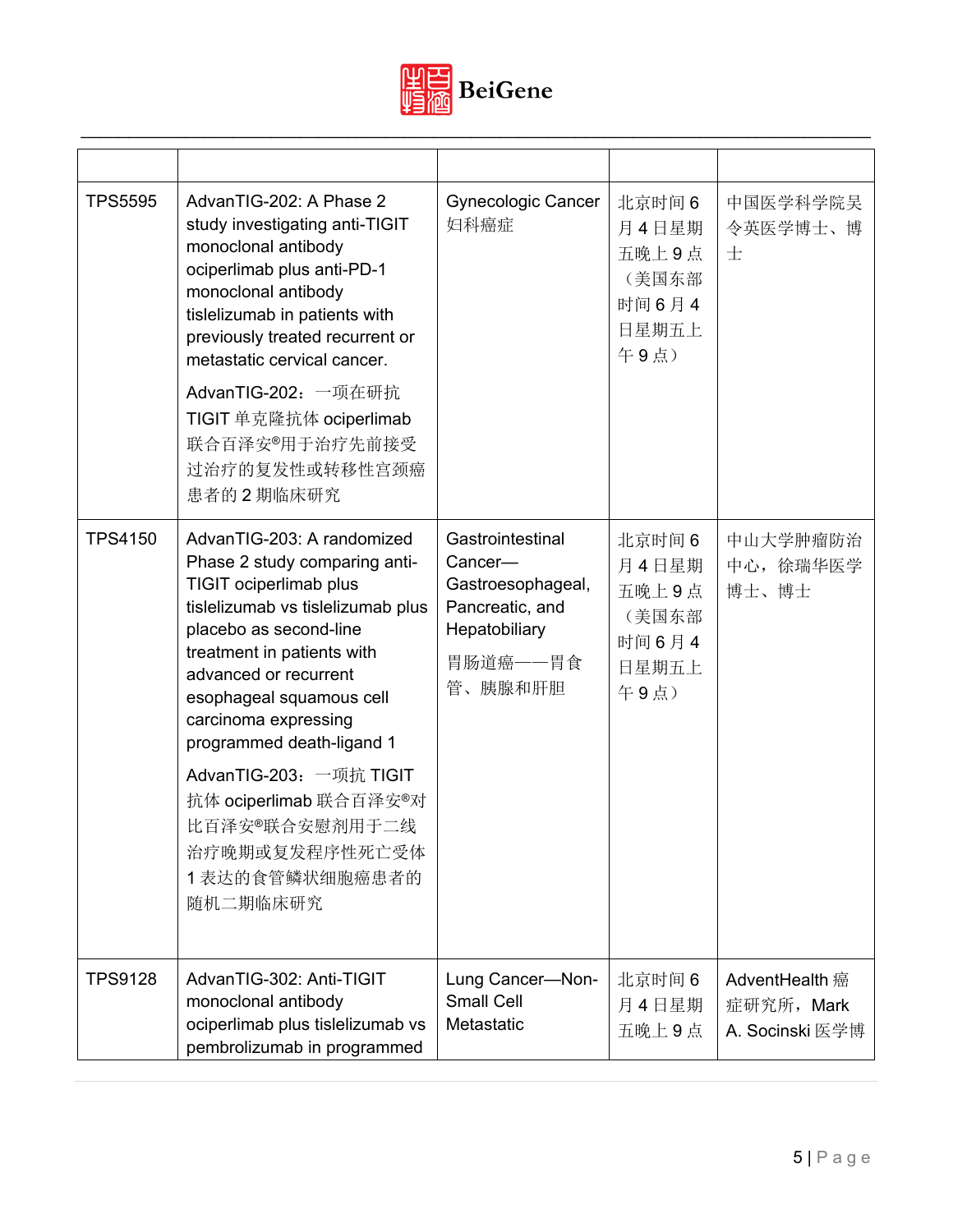

|                | death ligand 1 selected,<br>previously untreated, locally<br>advanced, unresectable, or<br>metastatic non-small cell lung<br>cancer<br>AdvanTIG-302: 抗 TIGIT 抗体<br>ociperlimab 联合百泽安®对比<br>pembrolizumab 用于治疗选择程<br>序性死亡受体 1、先前未接受过<br>治疗的局部晚期、不可切除或转<br>移性非小细胞肺癌患者                                                                                               | 肺癌一<br>非小细胞转<br>移                                                 | (美国东部<br>时间6月4<br>日星期五上<br>午9点)                            | 士                                            |
|----------------|-------------------------------------------------------------------------------------------------------------------------------------------------------------------------------------------------------------------------------------------------------------------------------------------------------------------------------------------------------------------|-------------------------------------------------------------------|------------------------------------------------------------|----------------------------------------------|
| <b>TPS2656</b> | Zanidatamab, an anti-HER2<br>bispecific antibody, plus<br>chemotherapy with/without<br>tislelizumab as first-line<br>treatment for patients with<br>advanced HER2-positive breast<br>cancer or gastric/<br>gastroesophageal junction<br>adenocarcinoma: A Phase 1B/2<br>trial-in-progress<br>抗 HER2 双特异性抗体<br>zanidatamab 联合化疗联合或不<br>联合百泽安 <sup>®</sup> 用于一线治疗晚期 | Developmental<br>Therapeutics-<br>Immunotherapy<br>发展疗法——免疫疗<br>法 | 北京时间6<br>月4日星期<br>五晚上9点<br>(美国东部<br>时间6月4<br>日星期五上<br>午9点) | 韩国首尔国立大学<br>医院, Keun Wook<br>Lee 医学博士、博<br>士 |
|                | HER2 阳性乳腺癌或胃/胃食管连<br>接腺癌患者的 1B / 2 期临床试验                                                                                                                                                                                                                                                                                                                          |                                                                   |                                                            |                                              |
| e19506         | Preliminary results of the phase<br>2 study of zanubrutinib in<br>patients with previously treated<br>B-cell malignancies intolerant to<br>ibrutinib and/or acalabrutinib<br>一项 zanubrutinib 用于治疗先前<br>接受过治疗且对伊布替尼和/或                                                                                                                                             | <b>Abstract Only</b><br>摘要                                        |                                                            | 西雅图华盛顿大<br>学, Mazyar<br>Shadman 医学博<br>士     |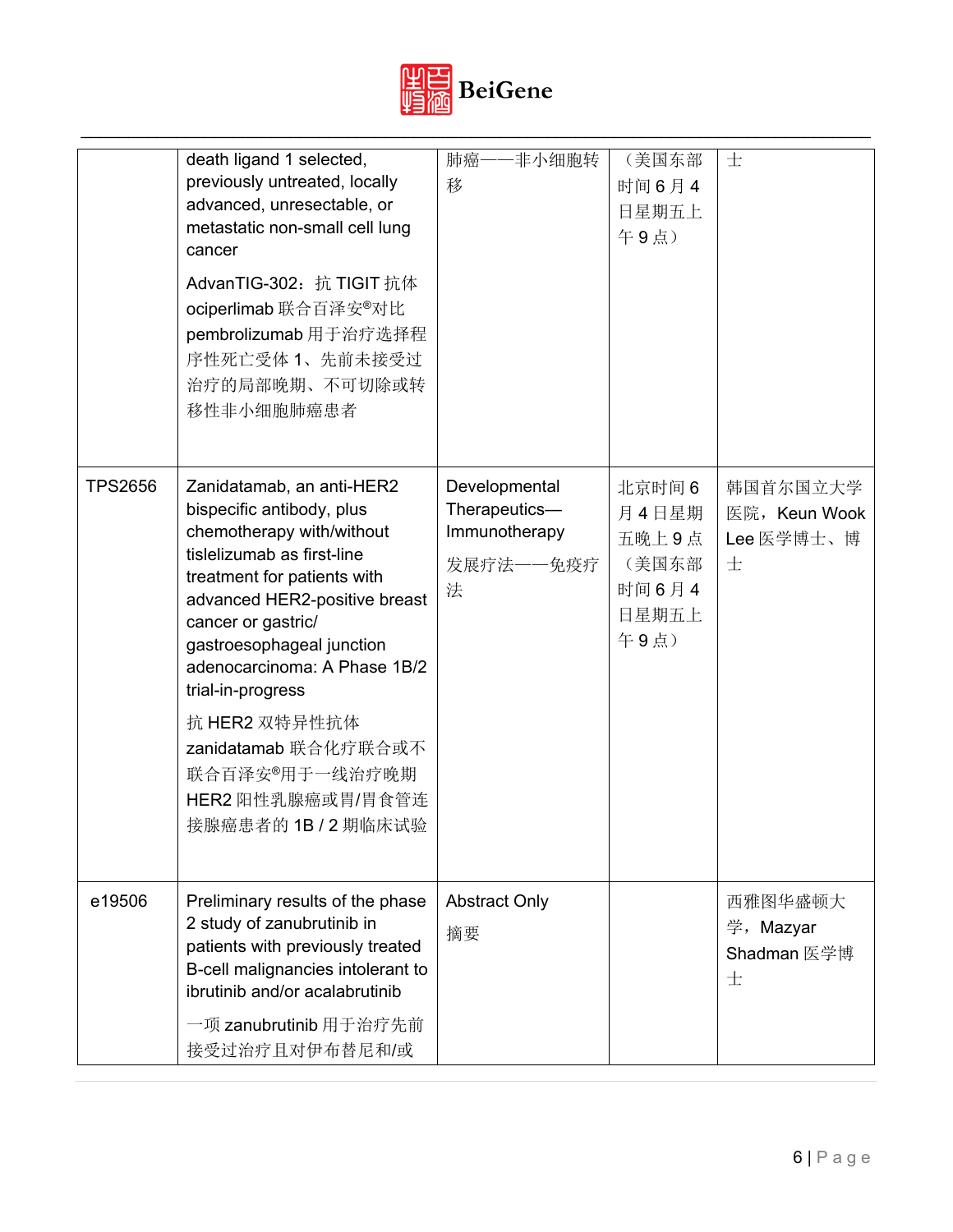

|        | 阿卡替尼不耐受的 B 细胞恶性肿<br>瘤患者的2期临床研究的初步结<br>果                                                                                                                                                                                        |                            |                             |
|--------|--------------------------------------------------------------------------------------------------------------------------------------------------------------------------------------------------------------------------------|----------------------------|-----------------------------|
| e19507 | Tislelizumab (BGB-A317) for<br>relapsed/refractory (R/R)<br>classical Hodgkin lymphoma<br>(cHL): long-term follow-up<br>efficacy and safety results from<br>a phase 2 study<br>一项百泽安®( <b>BGB-A317</b> )用<br>于治疗复发/难治性 (R/R) 经 | <b>Abstract Only</b><br>摘要 | 中国北京肿瘤医<br>院,宋玉琴医学博<br>士、博士 |
|        | 典霍奇金淋巴瘤 (cHL) 患者的<br>2 期临床研究的长期随访有效性<br>和安全性结果                                                                                                                                                                                 |                            |                             |

## 关于百济神州肿瘤学

百济神州通过自主研发或与志同道合的合作伙伴携手,不断推动同类最佳或同类第一的临床候选药物研 发,致力于为全球患者提供有影响力、可及且可负担的药物。公司全球临床研究和开发团队已有约 2300 人,团队规模还在不断扩大。这支团队目前正在全球范围支持开展 80 多项临床研究,已招募患者和健康 受试者超过 13000 人。百济神州自有的临床开发团队规划并主导公司产品管线的研发和扩充,为覆盖全球 40 多个国家/地区的临床试验提供支持和指导。公司特别关注血液肿瘤和实体肿瘤的靶向治疗及肿瘤免疫 治疗,并重点研究单药和联合疗法。目前,百济神州自主研发的三款药物已获批上市:百悦泽®(BTK 抑 制剂,已在美国、中国、加拿大及其他国际市场获批上市)、百泽安®(可有效避免 Fc-γ受体结合的抗 PD-1 抗体,已在中国获批上市)以及百汇泽**®**(PARP 抑制剂,已在中国获批上市)。 同时,百济神州还 与其他创新公司合作,共同携手推进创新疗法的研发,以满足全球健康需求。在中国,百济神州正在销售 多款由安进和百时美施贵宝授权的肿瘤药物。公司也通过与包括安进、百奥泰、EUSA Pharma、Mirati Therapeutics、Seagen 以及 Zymeworks 在内的多家公司合作,更大程度满足当前全球范围尚未被满足的 医疗需求。百济神州还与诺华公司(Novartis Pharma AG)达成合作,授权诺华在北美、欧洲和日本开 发、生产和商业化百泽安®。

# 关于百济神州

百济神州是一家立足科学的全球生物科技公司,专注于开发创新、可负担的药物,以为全球患者改善治疗 效果和提高药物可及性。公司广泛的药物组合目前包括 40 多款临床候选药物,通过强化公司自主竞争力 以及与其他公司开展合作,我们致力于加速现有多元、创新药物管线的开发进程,希望能在 2030 年之前